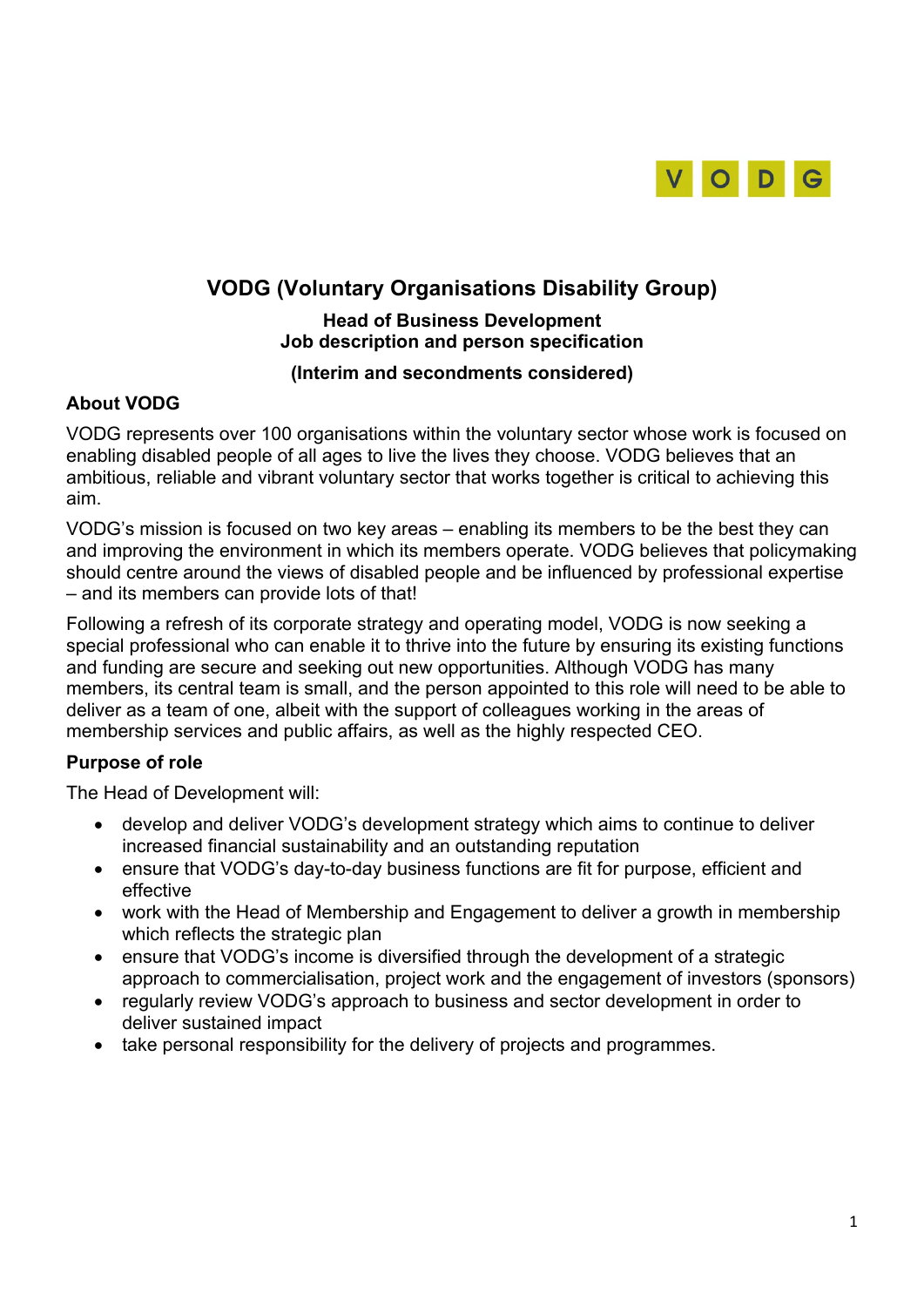## **Specific duties and responsibilities**

## *Membership*

- 1. Develop an understanding of and secure relationships with VODG's existing and potential members
- 2. Work with the Head of Membership and Engagement to deliver a growth in membership which reflects the strategic plan
- 3. Identify opportunities for VODG, and its members, to work together on sector development projects and programmes

## *Projects*

- 4. Generate leads for new project opportunities and coordinate bidding activity
- 5. Project manage existing and new opportunities in collaboration with members and colleagues to ensure successful outcomes and meeting of targets
- *6.* Oversee reporting on project activity at member, board and partner levels
- 7. Deliver projects and programmes, including research work

#### *Investors*

- 8. Review VODG's investor programme in line with the corporate strategy and ensure that it is sustainable into the future
- 9. Account manage our investor and other key strategic partnerships to ensure mutual benefit

## *Diversification and commercial activity*

- 10.Develop, in conjunction with the CEO, a strategic approach to the further diversification of VODG's income streams
- 11.Seek and develop new partnership and commercial opportunities in a strategic and financially sustainable manner

## *Business continuity*

- 12.Act as the first point of contact for incoming enquiries, including the day-to-day management of VODG's website
- 13.Maintain oversight of VODG's day-to-day contracted business functions and administration

## *General*

- 14.As a senior manager within VODG, contribute to the leadership of the organisation, including supporting colleagues in other business functions to achieve their objectives
- 15.Ensure that VODG's business development activity is effectively integrated into and aligned with VODG's overall corporate strategy
- 16.Be responsible for a delegated budget for business development activity and ensure this is managed to achieve maximum impact
- 17.Be VODG's main point of contact for issues relating to data protection
- 18.Be alert to VODG's financial sustainability and work to develop funded workstreams or other commercial opportunities
- 19.Support the organisation of activities as part of VODG's annual calendar
- 20.Be a proactive and professional representative of VODG and its values at all times, including in relation to the prioritisation of your own responsibilities and professional development
- 21.Undertake such duties as may be deemed necessary by the CEO that are commensurate with the level of this post, including deputising for the CEO when required